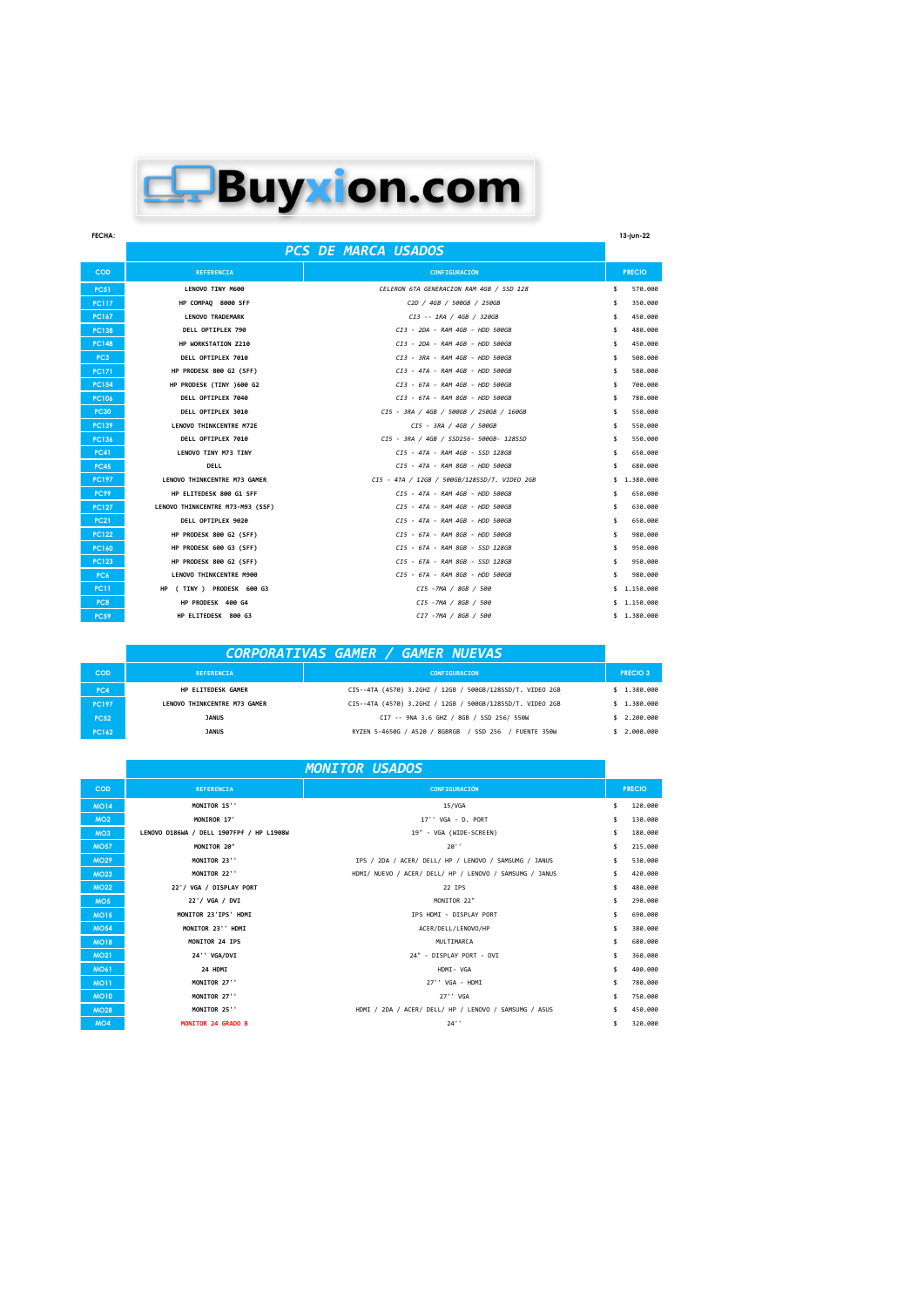|                 | <b>MONITORES NUEVOS</b>         |                                                         |    |               |
|-----------------|---------------------------------|---------------------------------------------------------|----|---------------|
| <b>COD</b>      | <b>REFERENCIA</b>               | CONFIGURACIÓN                                           |    | <b>PRECIO</b> |
| <b>MO26</b>     | GAMER XG27V                     | 27" CURVOS                                              |    | \$1.600.000   |
| <b>MO23</b>     | MONITOR 22"                     | HDMI/ NUEVO / ACER/ DELL/ HP / LENOVO / SAMSUMG / JANUS | \$ | 420,000       |
| MO <sub>1</sub> | 24'' IPS (VIZTA)                | 24'' IPS                                                | \$ | 680,000       |
| <b>MO18</b>     | MONITOR 24 IPS                  | IPS / NUEVO / HDMI /JANUS / HP/ LENOVO / DELL           |    | 680,000       |
| <b>MO65</b>     | MONITOR 24" SAMSUNG / F24T45FON | 24 PRO                                                  | \$ | 800,000       |
| <b>MO56</b>     | MONITOR JANUS 24" IPS           | JANUS 24" IPS                                           |    | 900,000       |
| <b>MO27</b>     | 43" UNIVIEW                     | 43"                                                     |    | 1,200,000     |
|                 |                                 |                                                         |    |               |

## *ALL IN ONE USADOS*

| <b>COD</b>       | <b>REFERENCIA</b>             | <b>CONFIGURACIÓN</b>                          | <b>PRECIO</b> |
|------------------|-------------------------------|-----------------------------------------------|---------------|
| <b>ALL53</b>     | HP COMPAQ PRO 6000            | 21'' PENTIUM DUAL- CORE / 4GB / 500GB         | 630,000       |
| <b>ALL12</b>     | DELL OPTIPLEX 2020            | CELERON G550T / 4GB / 500GB                   | 650,000       |
| ALL <sub>2</sub> | <b>LENOVO 10076</b>           | AMD E350 / RAM 4GB / HDD 500GB                | 580.000       |
| ALL4             | <b>PC SMART</b>               | 19" - I3 - 1RA RAM 4GB / 500 D.D.             | \$<br>660.000 |
| ALL <sub>8</sub> | DELL VOSTRO 360               | 23" - I3 - 2DA RAM 4GB / 500 D.D.             | 830.000       |
| <b>ALL14</b>     | DELL OPTIPLEX 3030 AIO        | 19" - I5 - 4TA (4130) 3.4GHZ / 8GB / 500 D.D. | \$1.500.000   |
| ALL <sub>3</sub> | PC SMART                      | 20" - IS - 1RA / RAM 4GB / HDD 500GB          | \$750.000     |
| <b>ALL39</b>     | HP 400 G2                     | 20" - CI5 - 6TA - 4GB - 500GB                 | \$1,220,000   |
| <b>ALL43</b>     | DELL OPTIPLEX 9030            | 23" - I7 - 4TA 4GB / 1TB                      | \$1.300.000   |
| ALL44            | DELL OPTIPLEX 9020            | 23" - I7 - 4TA 4GB / 500 D.D.                 | \$1.300.000   |
| ALL9             | LENOVO THINKCENTRE M71Z - 20" | I7 -- 2DA (2600S) 2.8GHZ / 4GB / 500 D.D.     | \$950.000     |
| ALL16            | DELL OPTIPLEX 7450 23"        | CI5--7MA / 4GB / 1 TERA                       | \$1.680.000   |

| <b>REFERENCIA</b><br>CONFIGURACIÓN<br>COD<br><b>PRECIO</b><br>\$<br><b>PO44</b><br><b>DELL LATITUDE 3340</b><br>CELERON 2957 / 4GB / 320GB //SIN BATERIA//<br>520.000<br><b>PO23</b><br>HP PROBOOK 6450B<br>AMD -- A6 / 4GB / 320GB<br>\$<br>670,000<br>FUJITSU T731<br>CI3-- 2DA / 4GB /250GB<br>\$<br>500.000<br><b>PO17</b><br><b>PO223</b><br>630,000<br>SONY VAIO SVE1411<br>CI3-- 2DA / 4GB / 320GB<br>\$<br>\$1.100.000<br>DELL INSPIRON 15-3567 BATERIA NUEVA<br>CI3 - 7MA / 6GB / 128GB<br><b>PO18</b><br>CI3 - 8VA / 4GB / 500GB<br>\$1.150.000<br><b>PO211</b><br>HP PAVILION X360<br><b>PO52</b><br>CI3 - 5TA - RAM 8GB - HDD 500GB<br>670,000<br>DELL LATITUDE3350<br>\$<br>CI3 - 6TA - RAM 8GB - HDD 500GB<br>\$<br>880.000<br><b>PO51</b><br>LENOVO L460<br>CI5 - 1RA - RAM 4GB - HDD 250GB<br>550,000<br>ACER ASPIRE 5733<br>\$<br><b>PO29</b><br>DELL LATITUDE E6430 ''BATERIA NUEVA''<br><b>PO118</b><br>CI5 - 3RA - RAM 4GB - HDD 500GB<br>850.000<br>\$<br>CI5 - 4TA - RAM 8GB - HDD 500GB<br>HP PROBOOK 430<br>950,000<br><b>PO152</b><br>\$<br>CI5 - 4TA - RAM 8GB - HDD 500GB<br>800,000<br>LENOVO THINKPAD L440<br><b>PO84</b><br>\$<br><b>PO33</b><br>CI5 - 4TA - RAM 8GB - HDD 500GB (NOVEDAD) BRILLOS MINIMOS<br>LENOVO T440 BATERIA NUEVA<br>\$<br>880,000<br>950,000<br>TOSHIBA P55T<br>CI5 - 4TA / RAM 8GB / SSD 120 GB / TOUCH / NOVEDAD 2 MANCHAS EN PANTALLA<br><b>PO49</b><br>\$<br><b>PO169</b><br>DELL E6440<br>CI5 - 4TA - RAM 8GB - SSD 128GB<br>950,000<br>\$<br>LENOVO THINKPAD X250<br>CI5 - 5TA - RAM 4GB - HDD 500GB<br>1,100,000<br><b>PO98</b><br>\$.<br><b>PO141</b><br>LENOVO THINKPAD X260<br>CI5 - 5TA - RAM 4GB - SSD 128GB<br>\$1.200.000<br>CI5 - 6TA / RAM 8GB / SSD 512GB<br>\$1.350.000<br><b>PO175</b><br><b>DELL LATITUDE 5470</b><br>DELL LATITUDE 5480<br>CI5 - 6TA / RAM 8GB / SSD128GB<br>\$1.200.000<br><b>PO170</b><br>CI5 - 6TA - RAM 8GB - SSD 128GB<br>\$1.200.000<br><b>DELL LATITUDE 5480</b><br><b>PO160</b><br><b>PO34</b><br>\$1.950.000<br>DELL LATITUDE 7490<br>CI5 - 8VA - RAM 8GB - SSD 512GB<br><b>PO122</b><br><b>DELL LATITUDE E6420</b><br>CI7 - 2DA / 4GB / 500GB<br>700,000<br>\$<br><b>PO14</b><br>CI7 - 1RA / 4GB / 500GB (novedad) 2 Pixeles minimos<br>880,000<br>LENOVO T510<br>\$<br><b>PO111</b><br><b>DELL E5540</b><br>CI7 - 4TA / 8GB / 256GB (novedad)<br>1,200,000<br>\$.<br><b>PO168</b><br>170,000<br>CI7--6TAB / 8GB / 120 SSD<br>\$<br><b>DELL E5570</b> | <b>PORTATILES USADOS</b> |  |  |  |
|-----------------------------------------------------------------------------------------------------------------------------------------------------------------------------------------------------------------------------------------------------------------------------------------------------------------------------------------------------------------------------------------------------------------------------------------------------------------------------------------------------------------------------------------------------------------------------------------------------------------------------------------------------------------------------------------------------------------------------------------------------------------------------------------------------------------------------------------------------------------------------------------------------------------------------------------------------------------------------------------------------------------------------------------------------------------------------------------------------------------------------------------------------------------------------------------------------------------------------------------------------------------------------------------------------------------------------------------------------------------------------------------------------------------------------------------------------------------------------------------------------------------------------------------------------------------------------------------------------------------------------------------------------------------------------------------------------------------------------------------------------------------------------------------------------------------------------------------------------------------------------------------------------------------------------------------------------------------------------------------------------------------------------------------------------------------------------------------------------------------------------------------------------------------------------------------------------------------------------------------------------------------------------------------------------------------------------------------------------------------------------------------------------------------------------------------------------------|--------------------------|--|--|--|
|                                                                                                                                                                                                                                                                                                                                                                                                                                                                                                                                                                                                                                                                                                                                                                                                                                                                                                                                                                                                                                                                                                                                                                                                                                                                                                                                                                                                                                                                                                                                                                                                                                                                                                                                                                                                                                                                                                                                                                                                                                                                                                                                                                                                                                                                                                                                                                                                                                                           |                          |  |  |  |
|                                                                                                                                                                                                                                                                                                                                                                                                                                                                                                                                                                                                                                                                                                                                                                                                                                                                                                                                                                                                                                                                                                                                                                                                                                                                                                                                                                                                                                                                                                                                                                                                                                                                                                                                                                                                                                                                                                                                                                                                                                                                                                                                                                                                                                                                                                                                                                                                                                                           |                          |  |  |  |
|                                                                                                                                                                                                                                                                                                                                                                                                                                                                                                                                                                                                                                                                                                                                                                                                                                                                                                                                                                                                                                                                                                                                                                                                                                                                                                                                                                                                                                                                                                                                                                                                                                                                                                                                                                                                                                                                                                                                                                                                                                                                                                                                                                                                                                                                                                                                                                                                                                                           |                          |  |  |  |
|                                                                                                                                                                                                                                                                                                                                                                                                                                                                                                                                                                                                                                                                                                                                                                                                                                                                                                                                                                                                                                                                                                                                                                                                                                                                                                                                                                                                                                                                                                                                                                                                                                                                                                                                                                                                                                                                                                                                                                                                                                                                                                                                                                                                                                                                                                                                                                                                                                                           |                          |  |  |  |
|                                                                                                                                                                                                                                                                                                                                                                                                                                                                                                                                                                                                                                                                                                                                                                                                                                                                                                                                                                                                                                                                                                                                                                                                                                                                                                                                                                                                                                                                                                                                                                                                                                                                                                                                                                                                                                                                                                                                                                                                                                                                                                                                                                                                                                                                                                                                                                                                                                                           |                          |  |  |  |
|                                                                                                                                                                                                                                                                                                                                                                                                                                                                                                                                                                                                                                                                                                                                                                                                                                                                                                                                                                                                                                                                                                                                                                                                                                                                                                                                                                                                                                                                                                                                                                                                                                                                                                                                                                                                                                                                                                                                                                                                                                                                                                                                                                                                                                                                                                                                                                                                                                                           |                          |  |  |  |
|                                                                                                                                                                                                                                                                                                                                                                                                                                                                                                                                                                                                                                                                                                                                                                                                                                                                                                                                                                                                                                                                                                                                                                                                                                                                                                                                                                                                                                                                                                                                                                                                                                                                                                                                                                                                                                                                                                                                                                                                                                                                                                                                                                                                                                                                                                                                                                                                                                                           |                          |  |  |  |
|                                                                                                                                                                                                                                                                                                                                                                                                                                                                                                                                                                                                                                                                                                                                                                                                                                                                                                                                                                                                                                                                                                                                                                                                                                                                                                                                                                                                                                                                                                                                                                                                                                                                                                                                                                                                                                                                                                                                                                                                                                                                                                                                                                                                                                                                                                                                                                                                                                                           |                          |  |  |  |
|                                                                                                                                                                                                                                                                                                                                                                                                                                                                                                                                                                                                                                                                                                                                                                                                                                                                                                                                                                                                                                                                                                                                                                                                                                                                                                                                                                                                                                                                                                                                                                                                                                                                                                                                                                                                                                                                                                                                                                                                                                                                                                                                                                                                                                                                                                                                                                                                                                                           |                          |  |  |  |
|                                                                                                                                                                                                                                                                                                                                                                                                                                                                                                                                                                                                                                                                                                                                                                                                                                                                                                                                                                                                                                                                                                                                                                                                                                                                                                                                                                                                                                                                                                                                                                                                                                                                                                                                                                                                                                                                                                                                                                                                                                                                                                                                                                                                                                                                                                                                                                                                                                                           |                          |  |  |  |
|                                                                                                                                                                                                                                                                                                                                                                                                                                                                                                                                                                                                                                                                                                                                                                                                                                                                                                                                                                                                                                                                                                                                                                                                                                                                                                                                                                                                                                                                                                                                                                                                                                                                                                                                                                                                                                                                                                                                                                                                                                                                                                                                                                                                                                                                                                                                                                                                                                                           |                          |  |  |  |
|                                                                                                                                                                                                                                                                                                                                                                                                                                                                                                                                                                                                                                                                                                                                                                                                                                                                                                                                                                                                                                                                                                                                                                                                                                                                                                                                                                                                                                                                                                                                                                                                                                                                                                                                                                                                                                                                                                                                                                                                                                                                                                                                                                                                                                                                                                                                                                                                                                                           |                          |  |  |  |
|                                                                                                                                                                                                                                                                                                                                                                                                                                                                                                                                                                                                                                                                                                                                                                                                                                                                                                                                                                                                                                                                                                                                                                                                                                                                                                                                                                                                                                                                                                                                                                                                                                                                                                                                                                                                                                                                                                                                                                                                                                                                                                                                                                                                                                                                                                                                                                                                                                                           |                          |  |  |  |
|                                                                                                                                                                                                                                                                                                                                                                                                                                                                                                                                                                                                                                                                                                                                                                                                                                                                                                                                                                                                                                                                                                                                                                                                                                                                                                                                                                                                                                                                                                                                                                                                                                                                                                                                                                                                                                                                                                                                                                                                                                                                                                                                                                                                                                                                                                                                                                                                                                                           |                          |  |  |  |
|                                                                                                                                                                                                                                                                                                                                                                                                                                                                                                                                                                                                                                                                                                                                                                                                                                                                                                                                                                                                                                                                                                                                                                                                                                                                                                                                                                                                                                                                                                                                                                                                                                                                                                                                                                                                                                                                                                                                                                                                                                                                                                                                                                                                                                                                                                                                                                                                                                                           |                          |  |  |  |
|                                                                                                                                                                                                                                                                                                                                                                                                                                                                                                                                                                                                                                                                                                                                                                                                                                                                                                                                                                                                                                                                                                                                                                                                                                                                                                                                                                                                                                                                                                                                                                                                                                                                                                                                                                                                                                                                                                                                                                                                                                                                                                                                                                                                                                                                                                                                                                                                                                                           |                          |  |  |  |
|                                                                                                                                                                                                                                                                                                                                                                                                                                                                                                                                                                                                                                                                                                                                                                                                                                                                                                                                                                                                                                                                                                                                                                                                                                                                                                                                                                                                                                                                                                                                                                                                                                                                                                                                                                                                                                                                                                                                                                                                                                                                                                                                                                                                                                                                                                                                                                                                                                                           |                          |  |  |  |
|                                                                                                                                                                                                                                                                                                                                                                                                                                                                                                                                                                                                                                                                                                                                                                                                                                                                                                                                                                                                                                                                                                                                                                                                                                                                                                                                                                                                                                                                                                                                                                                                                                                                                                                                                                                                                                                                                                                                                                                                                                                                                                                                                                                                                                                                                                                                                                                                                                                           |                          |  |  |  |
|                                                                                                                                                                                                                                                                                                                                                                                                                                                                                                                                                                                                                                                                                                                                                                                                                                                                                                                                                                                                                                                                                                                                                                                                                                                                                                                                                                                                                                                                                                                                                                                                                                                                                                                                                                                                                                                                                                                                                                                                                                                                                                                                                                                                                                                                                                                                                                                                                                                           |                          |  |  |  |
|                                                                                                                                                                                                                                                                                                                                                                                                                                                                                                                                                                                                                                                                                                                                                                                                                                                                                                                                                                                                                                                                                                                                                                                                                                                                                                                                                                                                                                                                                                                                                                                                                                                                                                                                                                                                                                                                                                                                                                                                                                                                                                                                                                                                                                                                                                                                                                                                                                                           |                          |  |  |  |
|                                                                                                                                                                                                                                                                                                                                                                                                                                                                                                                                                                                                                                                                                                                                                                                                                                                                                                                                                                                                                                                                                                                                                                                                                                                                                                                                                                                                                                                                                                                                                                                                                                                                                                                                                                                                                                                                                                                                                                                                                                                                                                                                                                                                                                                                                                                                                                                                                                                           |                          |  |  |  |
|                                                                                                                                                                                                                                                                                                                                                                                                                                                                                                                                                                                                                                                                                                                                                                                                                                                                                                                                                                                                                                                                                                                                                                                                                                                                                                                                                                                                                                                                                                                                                                                                                                                                                                                                                                                                                                                                                                                                                                                                                                                                                                                                                                                                                                                                                                                                                                                                                                                           |                          |  |  |  |
|                                                                                                                                                                                                                                                                                                                                                                                                                                                                                                                                                                                                                                                                                                                                                                                                                                                                                                                                                                                                                                                                                                                                                                                                                                                                                                                                                                                                                                                                                                                                                                                                                                                                                                                                                                                                                                                                                                                                                                                                                                                                                                                                                                                                                                                                                                                                                                                                                                                           |                          |  |  |  |
|                                                                                                                                                                                                                                                                                                                                                                                                                                                                                                                                                                                                                                                                                                                                                                                                                                                                                                                                                                                                                                                                                                                                                                                                                                                                                                                                                                                                                                                                                                                                                                                                                                                                                                                                                                                                                                                                                                                                                                                                                                                                                                                                                                                                                                                                                                                                                                                                                                                           |                          |  |  |  |
|                                                                                                                                                                                                                                                                                                                                                                                                                                                                                                                                                                                                                                                                                                                                                                                                                                                                                                                                                                                                                                                                                                                                                                                                                                                                                                                                                                                                                                                                                                                                                                                                                                                                                                                                                                                                                                                                                                                                                                                                                                                                                                                                                                                                                                                                                                                                                                                                                                                           |                          |  |  |  |
|                                                                                                                                                                                                                                                                                                                                                                                                                                                                                                                                                                                                                                                                                                                                                                                                                                                                                                                                                                                                                                                                                                                                                                                                                                                                                                                                                                                                                                                                                                                                                                                                                                                                                                                                                                                                                                                                                                                                                                                                                                                                                                                                                                                                                                                                                                                                                                                                                                                           |                          |  |  |  |